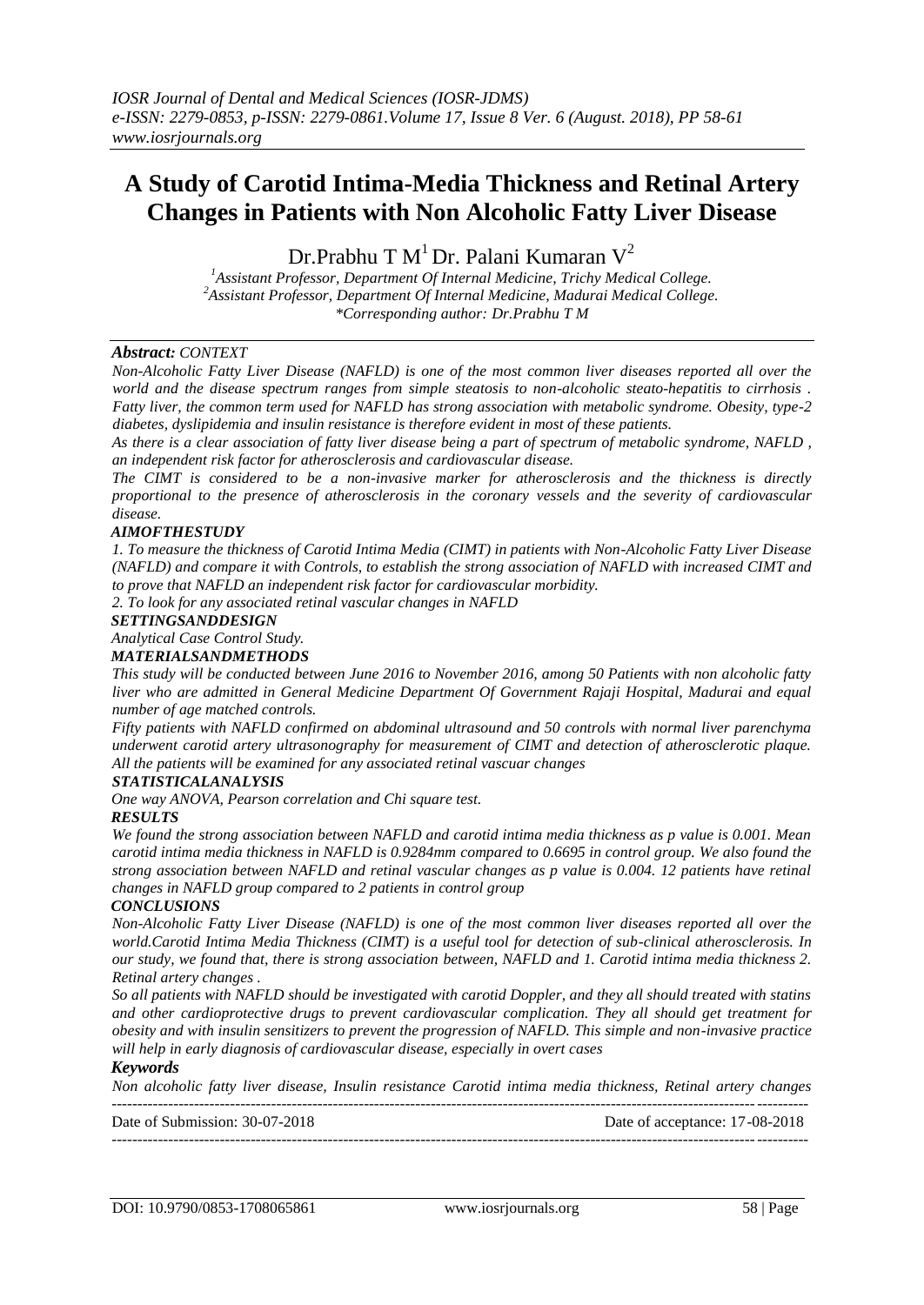# **I. Introduction:**

Nonalcoholic fatty liver disease (NAFLD) is one of the most common causes of chronic liver disease. It encompasses a spectrum of conditions associated with lipid deposition in hepatocytes.

It ranges from 1. steatosis (simple fatty liver), 2. nonalcoholic steatohepatitis (NASH–fatty changes with inflammation and hepatocellular injury or fibrosis), 3. advanced fibrosis and cirrhosis.

Studies suggest that although simple fatty liver is a benign condition, NASH can progress to fibrosis and lead to end-stage liver disease. It is strongly associated with obesity and insulin resistance and is currently considered by many as the hepatic component of the metabolic syndrome.

The diagnosis is often made after an incidental finding of elevated liver enzyme levels or due to the clinician's suspicion regarding a patient with obesity or diabetes. Laboratory results or imaging examinations can confirm the diagnosis. However, at present, only a liver biopsy can differentiate simple steatosis from NASH

Because of the consequences of the disease, we emphasize the importance of the detection of NAFLD in high-risk groups, including obese patients, as well as those with evidence of insulin resistance or other components of metabolic syndrome

The diagnosis of NAFLD should prompt management of metabolic risk factors. Weight loss regimens are believed to be helpful, and numerous drugs have been investigated in small studies. Large randomized clinical trials are necessary to determine the real benefit of these agents. Finally, studies on the pathogenesis of NAFLD may not only improve our understanding of the mechanisms involved in NAFLD progression but also may lead to novel therapeutic strategies to treat this condition

## CAROTID INTIMA MEDIA THICKNESS

CIMT is a marker of subclinical atherosclerosis. CIMT of  $> 0.9$ mm or over the 75 th percentile should be considered as abnormal Carotid ultrasound is the method of choice B mode ultrasonagraphy is used. It snon invasive , easy, cheap, reproducible, sensitive, widely available.

CIMT is measured in the common carotid , just before the bifurcation . CIMT is measured between lumen - intima and media – adventitia. In the latest ESH/ESC hypertension guidelines (2013) carotid IMT > 0.9 mm is considered as marker of asymptomatic organ damage,

# **II. Materials And Methods:**

**Study Population:** This study will be conducted between June 2016 to November 2016, among Patients with non alcoholic fatty liver who are admitted in General Medicine Department Of Government Rajaji Hospital, Madurai and equal number of age matched controls.

**Inclusion Criteria: 1.**Sonographically proven fatty liver. 2. Age – adults > 30 3. Gender – both male and female 4.Non alcoholic or alcoholic with < 20g/day consumption

**Exclusion Criteria:** 1. Patients who have problems for abdominal ultrasonography, 2. Those who are using steroid in diseases such as bronchial asthma, rheumatoid arthritis and Intestinal Bowel Disease (IBD) and 3. Those who are being treated with drugs affecting laboratory results, for example, aspirin, statins, fibrates and metformin, Page47 4. those who have a history of liver disorders such as HBV or HCV, infection 5. Those who are consuming more than 20gm/ day of alcohol were excluded

**Ethical Committee Approval:** Obtained.

**Study Protocol:** Fifty patients with NAFLD confirmed on abdominal ultrasound and 50 controls with normal liver parenchyma satisfying the inclusion and exclusion criteria are evaluated with 1. Complete history regarding presenting complaints, drug history, jaundice, and specific illness 2. h/o alcoholism and quantity 3. general examination inclulding BMI 4. systemic examination 5. routine blood investigation including FBS, lipid profile, viral markers for hepatitis virus b and c. 6. carotid artery doppler for measurement of CIMT and detection of atherosclerotic plaque 7. opthal examination for any associated fundus change

**STATISTICAL ANALYSIS:** The information collected regarding all the selected cases were recorded in a master chart. Data analysis was done with the help of computer by using SPSS software and Sigma Stat 3.5 version (2012). Using this software, percentage, mean, standard deviation and 'p' value were calculated through one way ANOVA, Pearson correlation and Chi square test and P value of < 0.05 was taken as significant.

# **III. Results**

1. There is strong association between carotid intima media thickness and NAFLD as pvalue is 0.001. 2. There is strong association between HDL and NAFLD as pvalue is 0.001 3. There is strong association between BMI and NAFLD as pvalue is 0.008 4. There is strong association between RETINAL ARTERY CHANGES and NAFLD as pvalue is 0.004 5. There is strong association between SEX and NAFLD as pvalue is 0.001. (as female prevalence is more in NAFLD patiens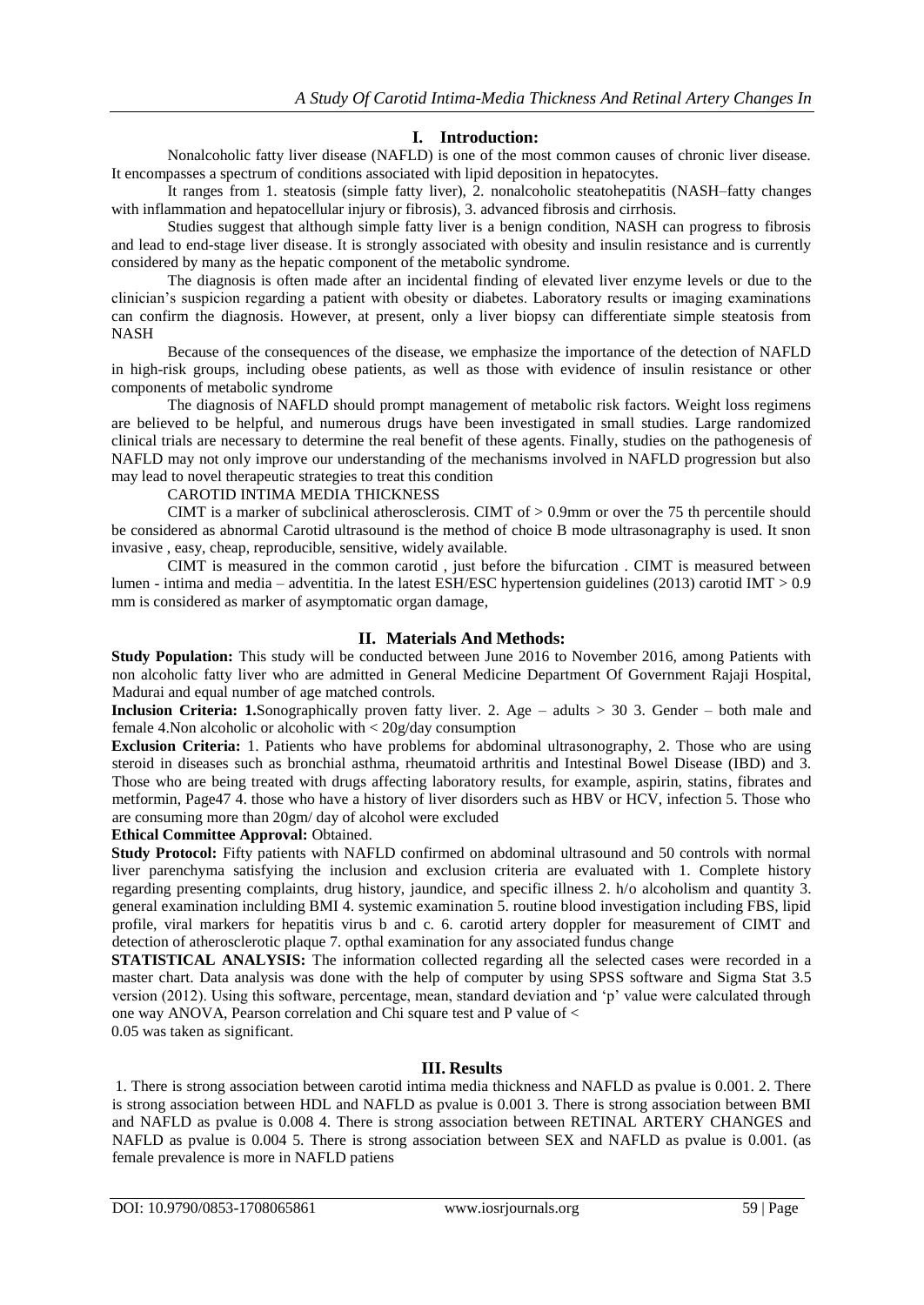



## **IV. Discussion:**

As the MPV increases the severity  $(MRS)^{2.3}$  of stroke increases.

In this study, CIMT and retinal artery changes in NAFLD patients was compared with control, which showed that mean CIMT and retinal artery chages were significantly much more than the control group

The results of our study are consistent with results of previous studies that are considered CIMT was associated with an increase in NAFLD and suggested it as the marker of early diagnosis of generalized atherosclerosis (Chiang et al., 2010; Guleria et al., 2013; Targher and Arcaro, 2007; Targher et al., 2008). This actually means that type II diabetic patients with NAFLD are at greater risk of premature atherosclerosis and Coronary Vessels Disease (CVD).

As we stated before ultrasound screening method is a cheap and readily available. NAFLD estimates for up to one third of the total population and in the majority of patients with cardiovascular, metabolic and abdominal obesity, type II diabetes risk factors, can be seen. Our findings revealed NAFLD effect on CIMT was significant. In agreement with this finding, De Andrade et al. (2014) measured CIMT in a cross-sectional study on diabetes patients and showed that CIMT and CVD risk may be higher in those with a family history of type II diabetes. Besides, Nahandi et al. (2014) evaluated the effect of NAFLD on CIMT as a risk factor for atherosclerosis in patients with type II diabetes and reported that there is a Page77 significant association between the presence of NAFLD and CIMT and its related atherosclerosis. Mohammadi et al. (2011) examined patients with confirmed NAFLD for determination of CIMT and presence of carotid atherosclerotic plaque and reported that NAFLD with type II diabetes can be associated with increased CIMT and increased risk of atherosclerosis. Moreover, Han et al. (2013) studied gender differences in the association between CIMT in healthy individuals and age-related increases in CIMT were correlated with a reduction in cardiac function only in women. Our findings showed a considerable association between NAFLD and increased CIMT, in which this association is not affected by the severity of fatty liver. And also considerable association between retinal artery chages and NAFLD also observed Considerable association between NAFLD and obesity and HDL levels are also observed The internal carotid artery provides blood to the eye, therefore the pathology due to